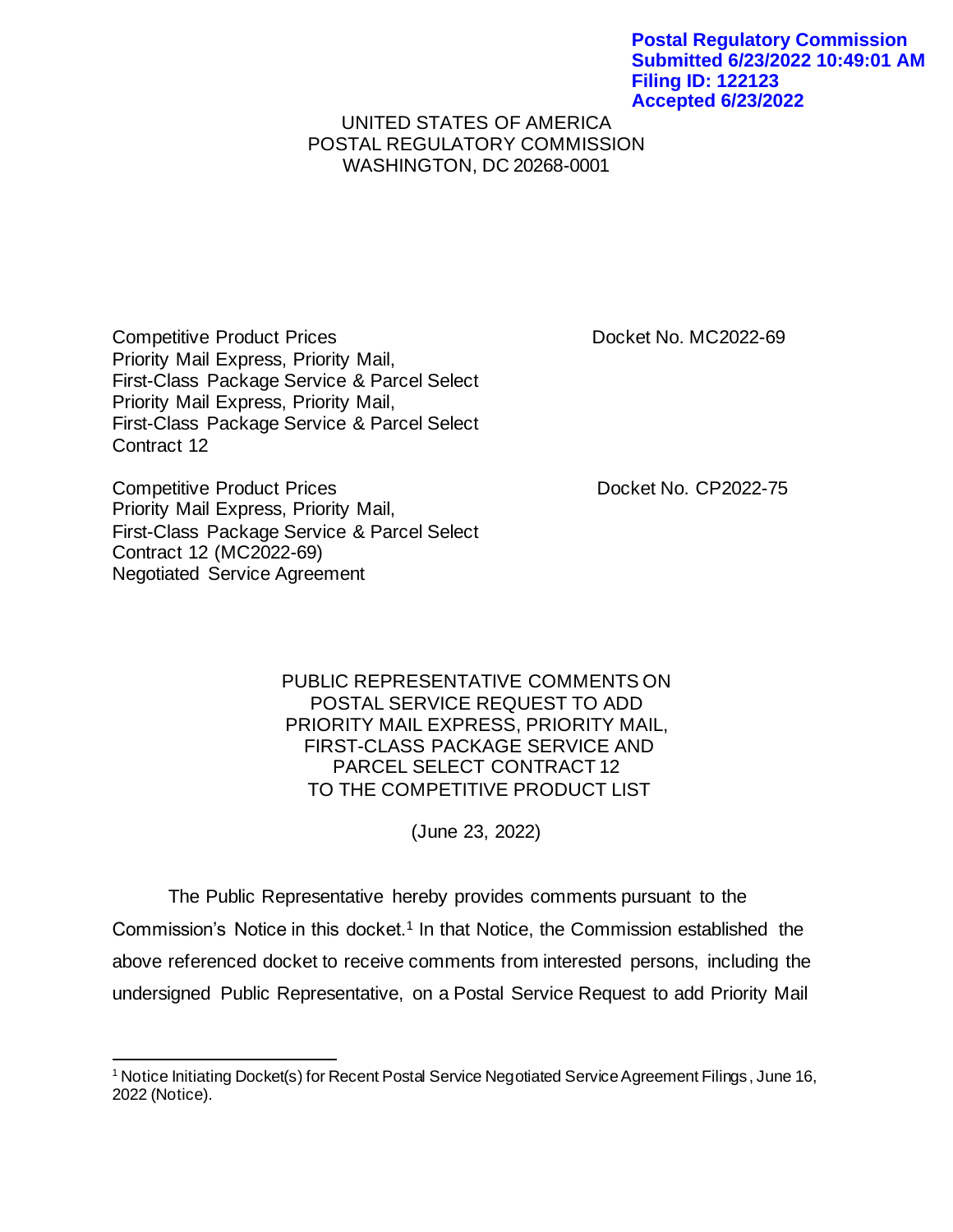Express, Priority Mail, First-Class Package Service and Parcel Select Contract 12 to the competitive product list.2 The Postal Service's Request includes a Statement of Supporting Justification, a certification of compliance with 39 U.S.C. § 3633(a), and a copy of Governor's Decision No. 19-1. The Postal Service also filed (under seal) a contract related to the proposed new product, and supporting financial data.

According to the Postal Service, Priority Mail Express, Priority Mail, First-Class Package Service and Parcel Select Contract 12 is a competitive product "not of general applicability" within the meaning of 39 U.S.C. § 3632(b)(3). *Request* at 1. The Postal Service also maintains that the prices and classification underlying the instant contract are supported by Governors' Decision No. 19-1. <sup>3</sup> The Postal Service further asserts that the Statement of Supporting Justification provides support for adding Priority Mail Express, Priority Mail, First-Class Package Service and Parcel Select Contract 12 to the competitive product list and the compliance of the contract with 39 U.S.C. § 3633(a). *Request* at 2.

The contract's effective date will be set 3 business days after receiving final regulatory approval by the Commission. *Attachment B* at 7. The contract will expire 3 years from the effective date unless either party terminates the contract on 90 days' prior written notification, or other specific events. *Id.* 

## **COMMENTS**

The Public Representative has reviewed the instant contract, the Statement of Supporting Justification, and the financial data and model filed under seal that accompanies the Postal Service's Request. Based upon that review, the Public Representative concludes that Priority Mail Express, Priority Mail, First-Class Package Service and Parcel Select Contract 12 should be categorized as a competitive product

<sup>&</sup>lt;sup>2</sup> Request of the United States Postal Service to Add Priority Mail Express, Priority Mail, First-Class Package Service and Parcel Select Contract 12 to Competitive Product List and Notice of Filing (Under Seal) of Unredacted Governors' Decision, Contract, and Supporting Data, June 14, 2022. (Request).

<sup>&</sup>lt;sup>3</sup> Decision of the Governors of the United States Postal Service on Establishment of Domestic Competitive Agreements, Outbound International Competitive Agreements, Inbound International Competitive Agreements, and Other Non-Published Competitive Rates, February 7, 2019 (Governors' Decision No. 19-1).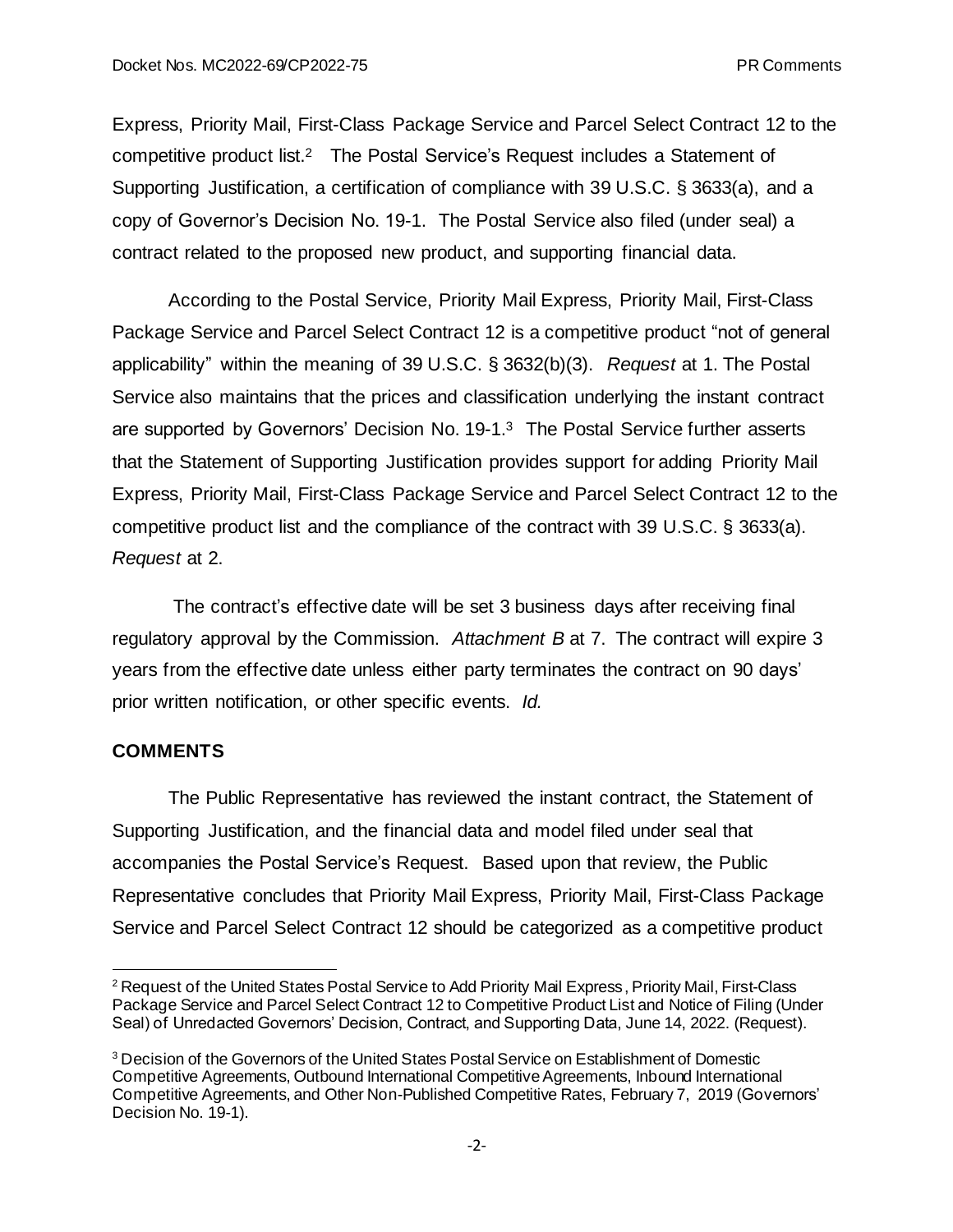and added to the competitive product list. In addition, it appears that the instant contract will generate sufficient revenues to cover costs in the first year and thereby satisfy the requirements of 39 U.S.C. § 3633(a).

*Product List Assignment.* Pursuant to 39 U.S.C. § 3642, the Postal Service requests that Priority Mail Express, Priority Mail, First-Class Package Service and Parcel Select Contract 12 be added to the competitive product list. 39 U.S.C. § 3642 requires the Commission to consider whether the Postal Service exercises sufficient market power that it can effectively set the price of such product substantially above costs, raise prices significantly, decrease quality, or decrease output, without risk of losing a significant level of business to other firms offering similar products. 39 U.S.C. § 3642(b)(1). Products over which the Postal Service exercises such power are categorized as market dominant while all others are categorized as competitive.

The Postal Service makes a number of assertions that address the considerations of section 3642(b)(1). *Attachment D.* These assertions appear reasonable. Based upon these assertions, the Public Representative concludes that the Postal Service's Request to add Priority Mail Express, Priority Mail, First-Class Package Service and Parcel Select Contract 12 to the competitive product list is appropriate.

*Requirements of 39 U.S.C. § 3633.* Pursuant to 39 U.S.C. § 3633(a), the Postal Service's competitive prices must not result in the subsidization of competitive products by market dominant products; ensure that each competitive product will cover its attributable costs; and, ensure that all competitive products collectively contribute an appropriate share of the institutional costs of the Postal Service. Based upon a review of the financial data, the negotiated prices for Contract 12 should generate sufficient revenues to cover costs during the first year of the contract and therefore meet the requirements of 39 U.S.C. § 3633(a). In addition, while Contract 12 is expected to remain in effect for a period of 3 years, during this period, the contract contains a mechanism for the annual adjustment of prices.

-3-